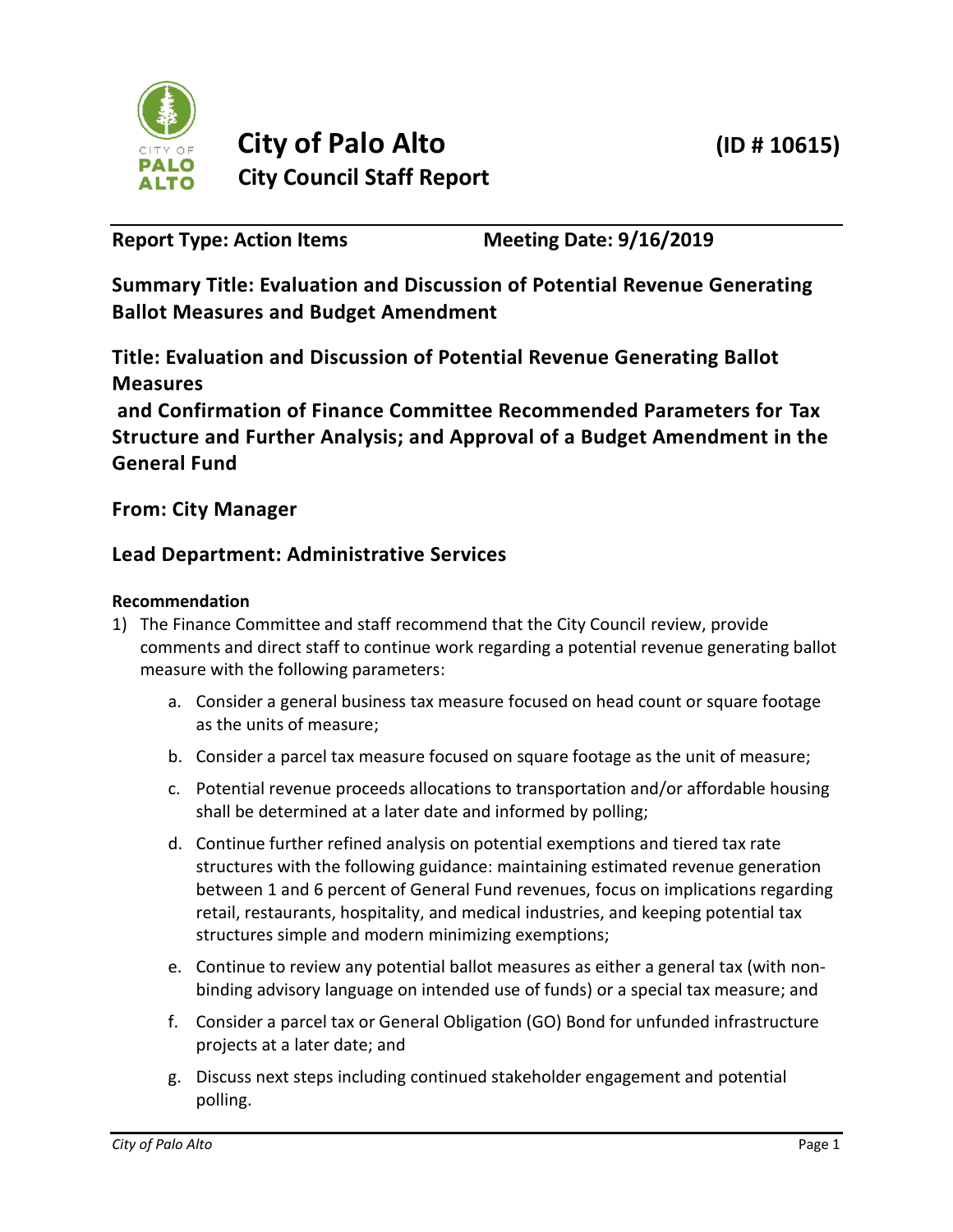- 2) Staff recommends that the City Council amend the Fiscal Year 2020 Budget Appropriation Ordinance for the General Fund by:
	- a. Increasing the Administrative Services Department appropriation for contractual services in the amount of \$75,000; and,
	- b. Decreasing the Budget Stabilization Reserve in the amount of \$75,000.

#### **Summary**

This report transmits to the full City Council work that began as part of the 2019 Fiscal Sustainability workplan approved by Council in April 2019 and has been reviewed and discussed by the Finance Committee beginning in June 2019 regarding potential revenue generating ballot measure(s). Included in the body of this report is a high-level summary of the work completed by staff with the Finance Committee to-date. Staff and the Committee are seeking the full Council's review and approval of the progress made thus far and confirmation of the identified next steps and focus of continued staff work on potential revenue generating ballot measure(s).

As was outlined in the original workplan for this effort, it is staff's intent that this be an iterative process providing information at a steady pace and allowing for continued review and refining of proposals and analysis. As directed by Council, the Finance Committee serves as the working body to assist in the review of potential revenue generating initiatives and provide recommendations for consideration and action by the City Council.

### **Background**

The Finance Committee and staff have been working to evaluate potential revenue generating proposals, in alignment with the 2019 Fiscal Sustainability work plan (City Manager Report #10267: [www.cityofpaloalto.org/civicax/filebank/documents/70506\)](http://www.cityofpaloalto.org/civicax/filebank/documents/70506) and secondary workplan for a potential revenue generating ballot measure (City Manager Report #10261: [www.cityofpaloalto.org/civicax/filebank/documents/70507\)](http://www.cityofpaloalto.org/civicax/filebank/documents/70507) that were both approved in April 2019 by Council. Below summarizes the two meetings that have been held with the Finance Committee:

### **June 18, 2019 Finance Committee Meeting:** *Review, Comment, and Accept Preliminary Revenue Estimates for Consideration of a Ballot Measure*

City Manager Report #10392:

[www.cityofpaloalto.org/civicax/filebank/documents/72101](http://www.cityofpaloalto.org/civicax/filebank/documents/72101) Action Minutes: [www.cityofpaloalto.org/civicax/filebank/blobdload.aspx?t=53170.55&BlobID=73283](http://www.cityofpaloalto.org/civicax/filebank/blobdload.aspx?t=53170.55&BlobID=73283) Sense Minutes: [www.cityofpaloalto.org/civicax/filebank/blobdload.aspx?t=53170.55&BlobID=73285](http://www.cityofpaloalto.org/civicax/filebank/blobdload.aspx?t=53170.55&BlobID=73285)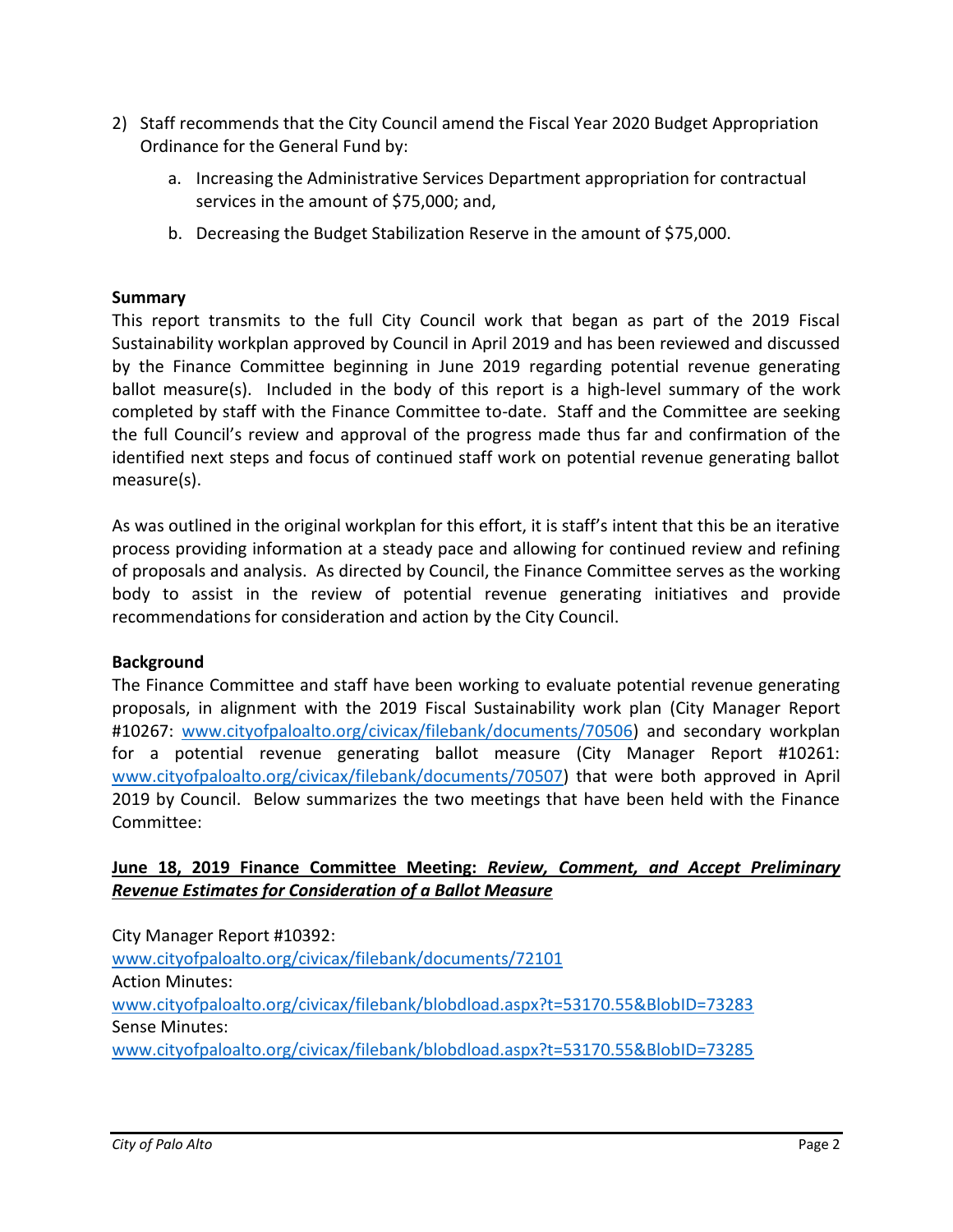In the Finance Committee's first iterative discussion in June, the Committee considered all potential tax options, which include a parcel tax, issuance of a General Obligation (GO) Bond, a sales and use tax increase, a transient occupancy tax increase, a documentary transfer tax increase, a utility users tax increase, and several business tax structures. A detailed description of the various taxes the City of Palo Alto collects, some general information about the taxes and the drivers for them, and lastly potential revenue increases that could be seen if the tax rates were changed, or a new tax was imposed.

At this meeting the Committee aided in narrowing the more refined analysis of staff to three types of tax measures:

- GO Bond issuance
- Parcel Tax
- Business Tax: Employee Head Count, Square Footage, and Payroll Expense

Though ultimately not included, there was some discussion and desire to potentially continue to include a Sales Tax measure as well. The Committee agreed to the use of a framework to help think through potential measures, E.A.S.E.:

| <b>EQUITY</b>            | Who does the tax impact and how is the impact felt across all<br>residents or businesses in the same industry?                                                                                    |
|--------------------------|---------------------------------------------------------------------------------------------------------------------------------------------------------------------------------------------------|
| <b>ADMINISTRABILITY</b>  | How is the tax administered and what would be the cost of<br>compliance on taxpayers and the City?                                                                                                |
| <b>STABILITY</b>         | What are the drivers of the tax revenue and how does the tax type<br>in question affect the volatility of the revenue over time (including<br>potential recessionary or modernization scenarios)? |
| <b>ECONOMIC BENEFITS</b> | Is the tax efficient, promotes economic development objectives<br>and minimize disruption on the taxpayer?                                                                                        |

*June 18, 2019 Finance Committee Additional Resources:*

- ➢ Video: [midpenmedia.org/finance-committee-50-6182019-2/](https://midpenmedia.org/finance-committee-50-6182019-2/)
- ➢ Presentation: [www.cityofpaloalto.org/civicax/filebank/blobdload.aspx?t=42443.89&BlobID=72200](http://www.cityofpaloalto.org/civicax/filebank/blobdload.aspx?t=42443.89&BlobID=72200)

## **August 20, 2019 Finance Committee Meeting:** *Evaluation and Discussion of Potential Revenue Generating Ballot Measures*

City Manager Report #10455: [www.cityofpaloalto.org/civicax/filebank/documents/73071](http://www.cityofpaloalto.org/civicax/filebank/documents/73071) Action Minutes: [www.cityofpaloalto.org/civicax/filebank/blobdload.aspx?t=53148.14&BlobID=73282](http://www.cityofpaloalto.org/civicax/filebank/blobdload.aspx?t=53148.14&BlobID=73282)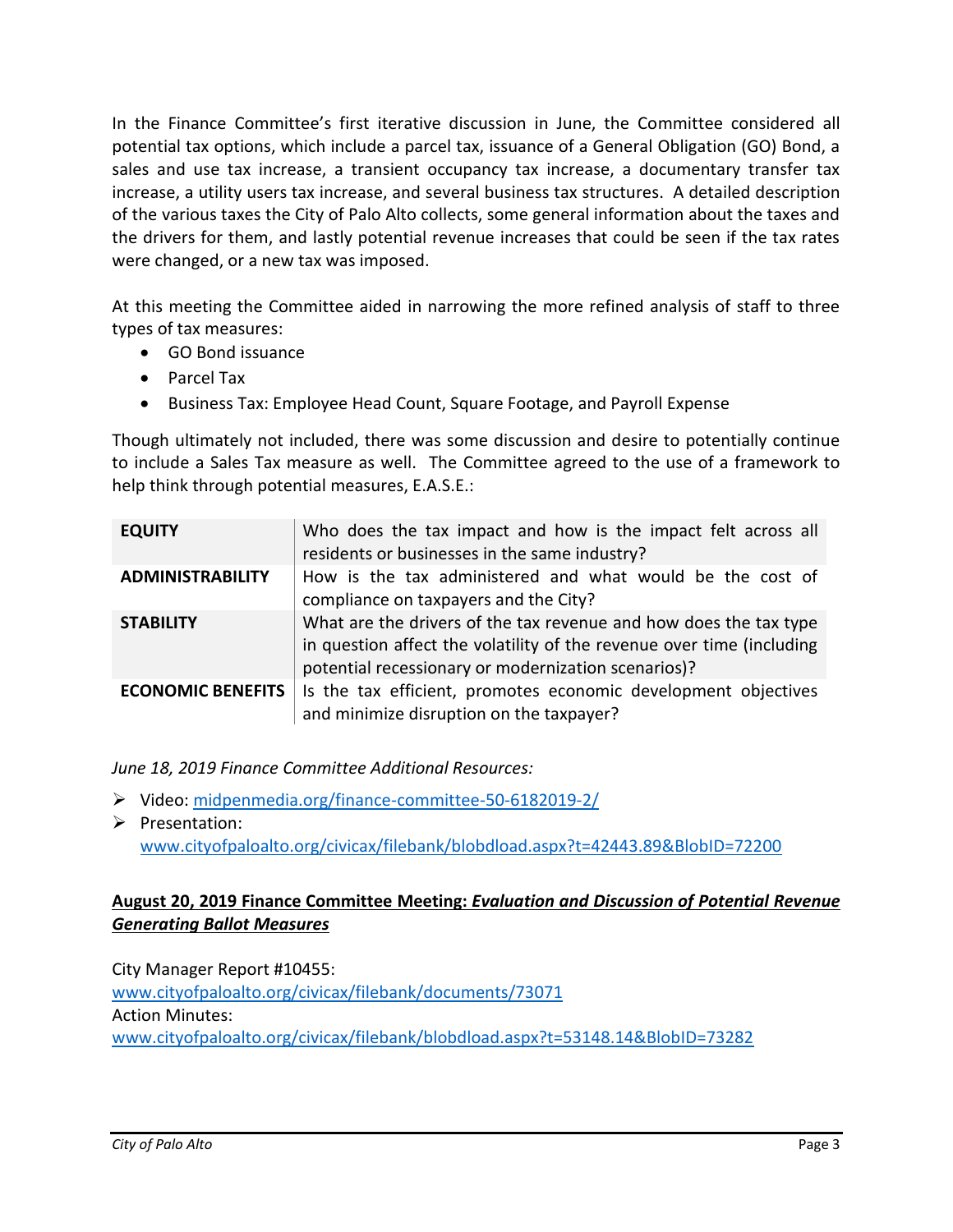Staff returned to the Finance Committee and provided increasingly detailed and complex analysis. It focused on the narrowed parameters provided by the Committee and provided additional context on past election results; legal restrictions and concerns; a high-level, estimated range of revenue the tax will generate; the City's and comparable agencies' employment and industry trends, and other relevant information that may be of value to the Finance Committee and stakeholders. The E.A.S.E. framework is discussed under each revenue type so that these principals can be considered as policy decisions are considered during the process. Detailed analysis is included for the following:

- GO Bond issuance: scenarios ranging from \$100 million in debt issuance to \$500 million in debt issuance. A GO Bond would require 2/3 voter approval.
- Parcel Tax: models two potential units of measure, a flat rate or a rate by square footage. Parcel Taxes typically require 2/3 voter approval.
- Business Tax: models three potential units of measure, employee head count, square footage, and payroll expense. Staff received assistance from a consultant firm to complete extensive benchmarking of business taxes in various jurisdictions which is included in this report. Business Taxes may be a general (majority voter approval) or a special (2/3 voter approval) measures.

As noted above, the City engaged Matrix Consulting Group (Matrix) to conduct research that will assist in development of a potential business license tax. The scope of the engagement included:

- comparative research of selected Bay Area communities to understand each agency's business license tax practices regarding the development, implementation, and administration of each program; and
- performance of data analysis and modeling, based on available data resources, of the potential revenue range the City may generate if a business license tax measure were to be approved by the voters.

### *August 20, 2019 Finance Committee Additional Resources:*

- ➢ Video: [www.midpenmedia.org/finance-committee-50-8202019/](http://www.midpenmedia.org/finance-committee-50-8202019/)
- ➢ Presentation: [www.cityofpaloalto.org/civicax/filebank/blobdload.aspx?t=72721.13&BlobID=73127](http://www.cityofpaloalto.org/civicax/filebank/blobdload.aspx?t=72721.13&BlobID=73127)

### **Discussion**

In the most recent August discussion with the Finance Committee, the Committee heard from staff, the City's consultant, and members of the public, and spent hours discussing the more refined revenue estimates and potential intricacies of tax structures and implications. The Committee focused on four areas for discussion and further narrowed staff's future focus as outlined below.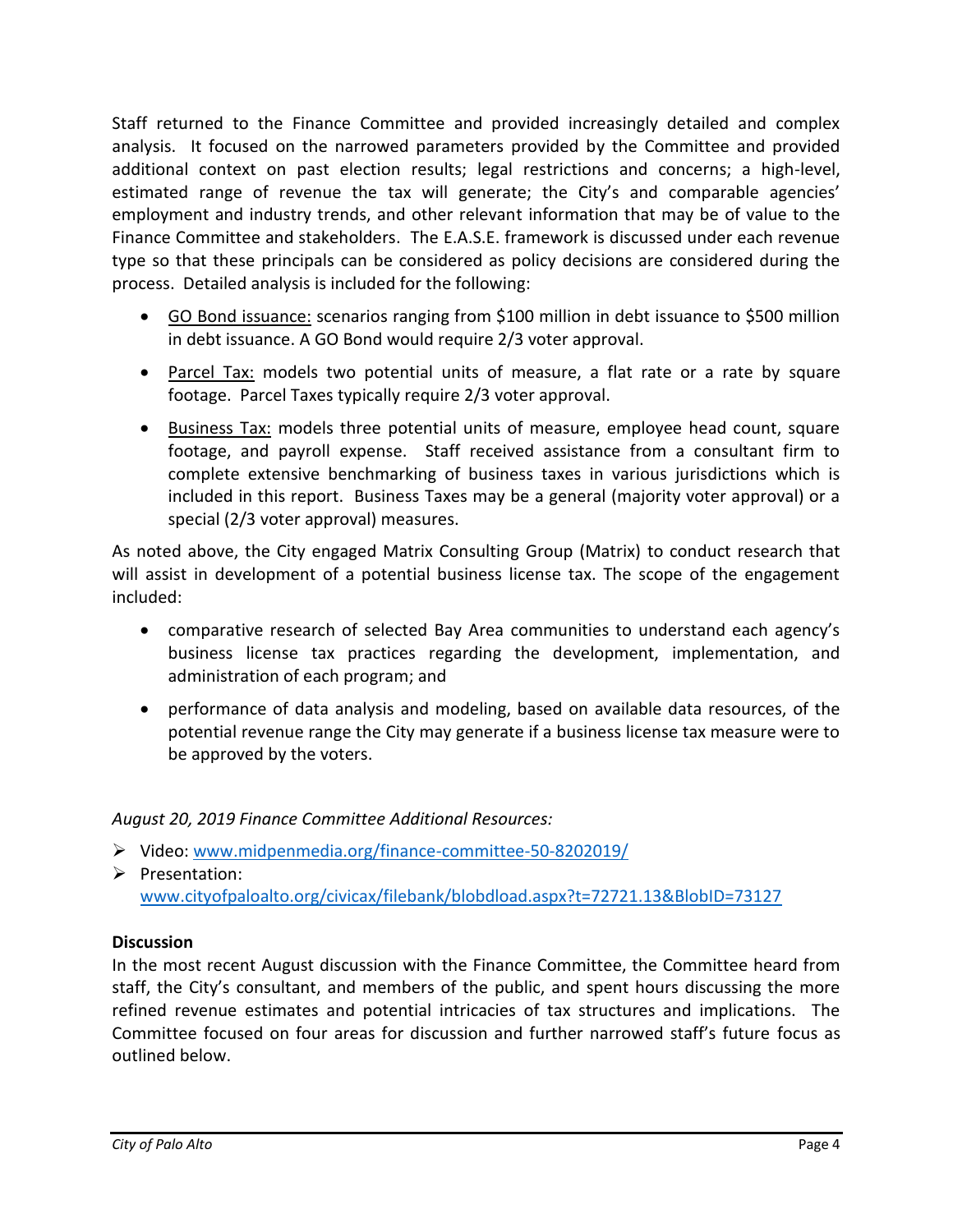- A. The type(s) of tax measures that staff should continue to focus on for further analysis and research.
	- *Continue to evaluate a general business tax based on either head count or square footage as the metric as well as a parcel tax based on square footage.*
	- *Specifically, expand benchmarking of other cities to include identification of data sources used to audit and/or regulate the tax.*
- B. Evaluation and articulation of the types of tax structure, such as potential exemptions (beyond those legally required), and flat rate versus tier pricing structures.
	- *Continue to evaluate both flat and tiered pricing structures.*
	- *Maintain ultimate revenue generation between 1 percent and 6 percent of General Fund revenues.*
	- *Analysis and costing for exemptions, focusing on those legally required by state/federal law, as well as exemptions for public utilities, hospitality, retail, restaurants, and small medical facilities/clinics.*
- C. Major characteristics of a potential tax, such as a phase-in of a new tax, both implementation period as well as rate phase-in, or sunset provision ending the tax after a certain period.
	- *Continue further analysis evaluating both a general tax (with non-binding advisory language on intended use of funds) or a special tax measure and the legal parameters of these.*
	- *If necessary, phase-in a new tax rate looking at impact on average business.*
	- *Keep a focus on a manageable structure, limiting complexities, however, address the modern economic climate and realities; for example definition of an "employee" under a headcount-based tax. Provide additional comparable data on definitions such as this.*
- D. Discuss the potential uses of taxes.
	- *Provide an itemized list of potential City funding needs (similar to that provided in the annual Long Range Financial Report) matrix to evaluate uses of taxes versus those whom the tax would be levied on.*
	- *The highest immediate priorities would be to levy a general business tax or similar for transportation and/or housing investments.*
	- *At a later date, consider a parcel tax or GO Bond for unfunded infrastructure projects.*

While the Committee provided recommendations on the costing for certain limited exemptions, the Committee deferred full discussion of desired exemptions to allow for review of potential financial conflicts of interest. That review is ongoing. The discussion of exemptions by Council at this meeting may be similarly limited or structured to maximize participation by Councilmembers in light of conflict of interest requirements.